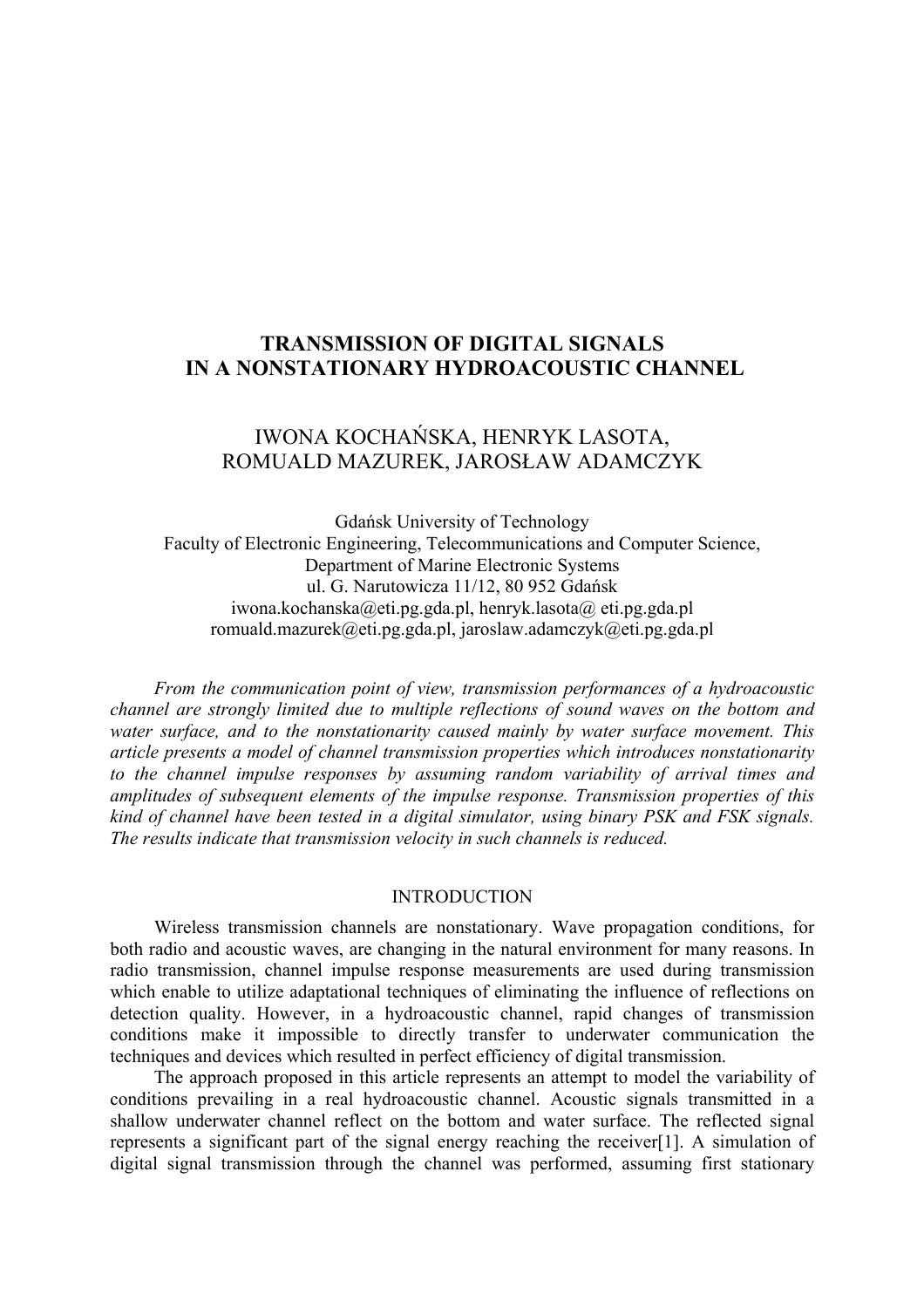reflections (static water surface), and then nonstationary reflections (disturbed water surface). Binary pseudorandom sequence was used in test signals with FSK and PSK modulation.

#### 1. CHANNEL WITH REFLECTIONS

The efforts aimed at building a model of transmission properties of a hydroacoustic channel focused on elements affecting the variability of impulse response in time. It was therefore assumed that the propagation medium was lossless, the aqueous environment uniform and constant in time, the wave propagated spherically, and the only influence of medium boundaries consisted in reflections. It was also assumed that the water surface was a pressure-release boundary, and the bottom was perfectly hard, which means that acoustic wave reflection coefficients for water surface and bottom equaled -1 and +1, respectively [\[1\].](#page-5-0)

At the first stage it was assumed that water surface was still. The reflected signals have a predefined amplitude and reach the receiver with a constant delay relative to the time of transmission. The impulse response *h(t)* of such a channel, based on the arrival of direct wave, can be expressed as (1):

$$
h(t) = \delta(t - t_0) + a_1 \delta(t - (t_0 + t_1)) + a_2 \delta(t - (t_0 + t_2)) + ... + a_n \delta(t - (t_0 + t_n))
$$
\n(1)

where: δ*(t)* - Dirac delta function,

 *t0 -* time of direct wave arrival to the receiver,

*ti -* delay of reflected waves relative to direct wave.

Amplitude coefficients *ai* represent propagation losses of the spherical wave. These are inversely proportional to propagation times of subsequent reflected waves. Their signs depend on the number of reflections on water surface. Negative values are used for odd numbers, positive values are used for even numbers of reflections:

$$
a_i = \pm \frac{t_0}{t_0 + t_i} \tag{2}
$$

A natural digital model of the channel described by (1) is discrete FIR filter with a given number of non-zero coefficients representing the direct wave and reflected waves reaching the receiver. Distances between non-zero lines of the filter represent the delays of reflected waves reaching the receiver. The values of filter coefficients represent amplitudes of the reflected waves.



Fig. 1. Normalized impulse response of a channel with four reflections with delays:  $t_1 = 10$ ms,  $t_2 = 30$ ms,  $t_3 = 50$ ms,  $t_4 = 65$ ms.

Figure 1 presents a sample impulse response of a channel with four reflections which reach the receiver with the following delays:  $t_1 = 10$ ms,  $t_2 = 30$ ms,  $t_3 = 50$ ms and  $t_4 = 65$ *ms* relative to the direct wave. Figures 2 and 3 show a Gaussian pulse of 10kHz carrier frequency, on the channel input and output, respectively. Figures 4 and 5 present the normalized amplitude spectrum of this pulse, initial and after transmission through the channel, respectively.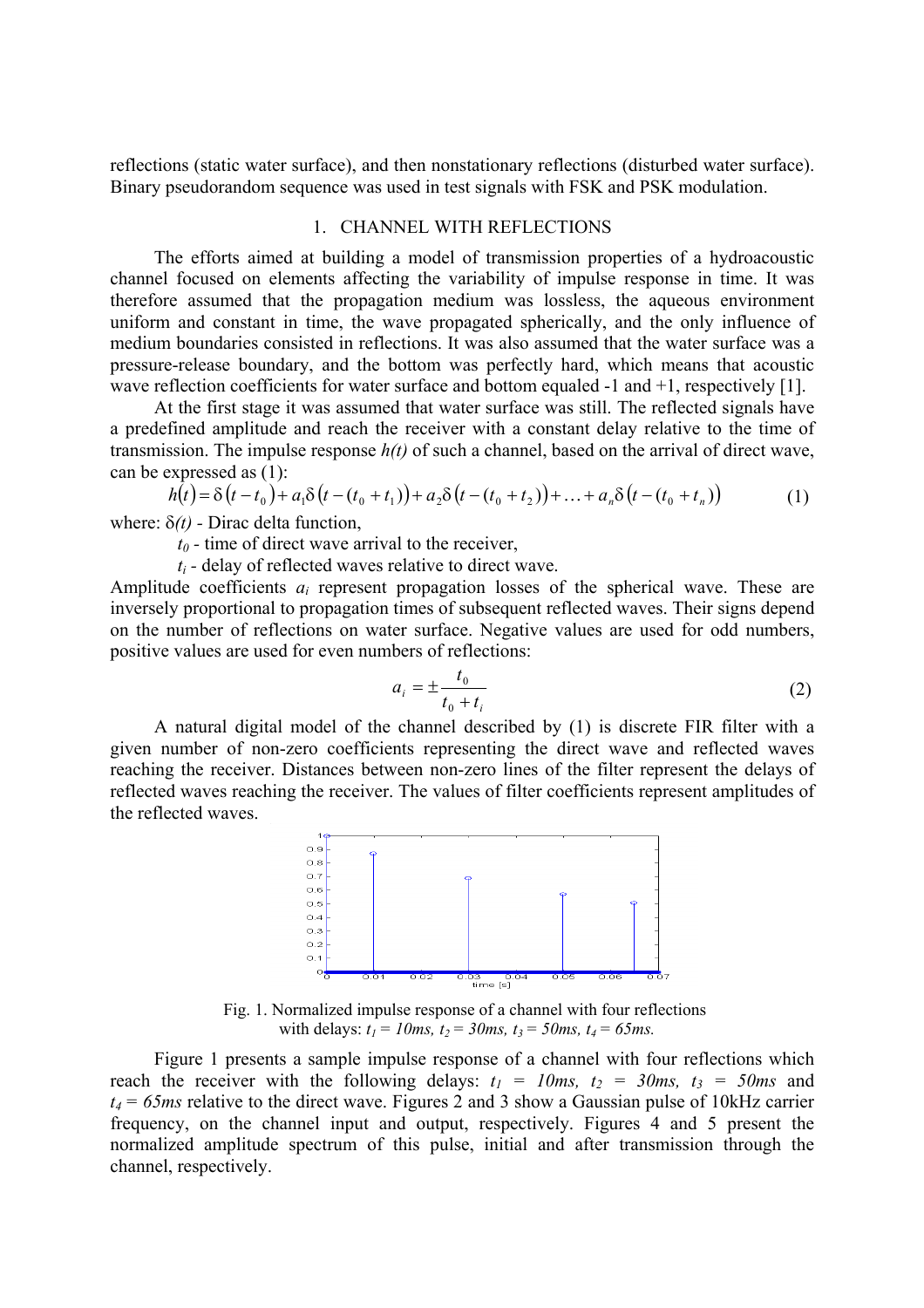



Fig. 4. Normalized amplitude spectrum of the Gaussian pulse shown in Fig. 2.



Fig. 2. Gaussian pulse, 10 kHz, 25 ms. Fig. 3. The pulse shown in Figure 2 after transmission through the channel from Fig.1.



Fig. 5. Normalized amplitude spectrum of the signal shown in Fig. 3

## 2. MODEL OF A NONSTATIONARY CHANNEL

To model the nonstationarity of a real channel, amplitudes and delays were introduced in the impulse response (1) as follows:

$$
h(t) = \delta(t - t_0) + a_1 b_1(t) \delta(t - (t_0 + t_1 + c_1(t)) + ... + a_n b_n(t) \delta(t - (t_0 + t_n + c_n(t))
$$
 (3)

where  $b_i(t)$  and  $c_i(t)$  are the variation functions of the amplitudes and the delays of reflected signal *i*, respectively. For the sake of simplicity, the model assumes that they are harmonic functions, supposing intuitively that this somehow reflects the influence of water surface waves on the amplitudes and delay times of subsequent acoustic wave reflections. It was assumed that the frequency and amplitude of these variations are random, separately for each reflection:

$$
b_i(t) = B_i \cos^2(\omega_{ai}t + \varphi_{ai}) + (1 - B_i)
$$
 (4)

$$
c_i(t) = \pm C_i \cos(\omega_{di} t + \varphi_{di})
$$
\n<sup>(5)</sup>

where:  $B_i$ ,  $C_i$  - amplitude variations randomly selected from a given range,

 $\omega_{ai}, \omega_{di}$  - random pulsations of, respectively, amplitude and delay time variations,

 $\varphi_{ai}, \omega_{di}$  - random initial phases of the above variation functions.

Calculation of impulse response of a nonstationary channel is performed in the same way as for the stationary channel – using the discrete FIR filter with a given number of non-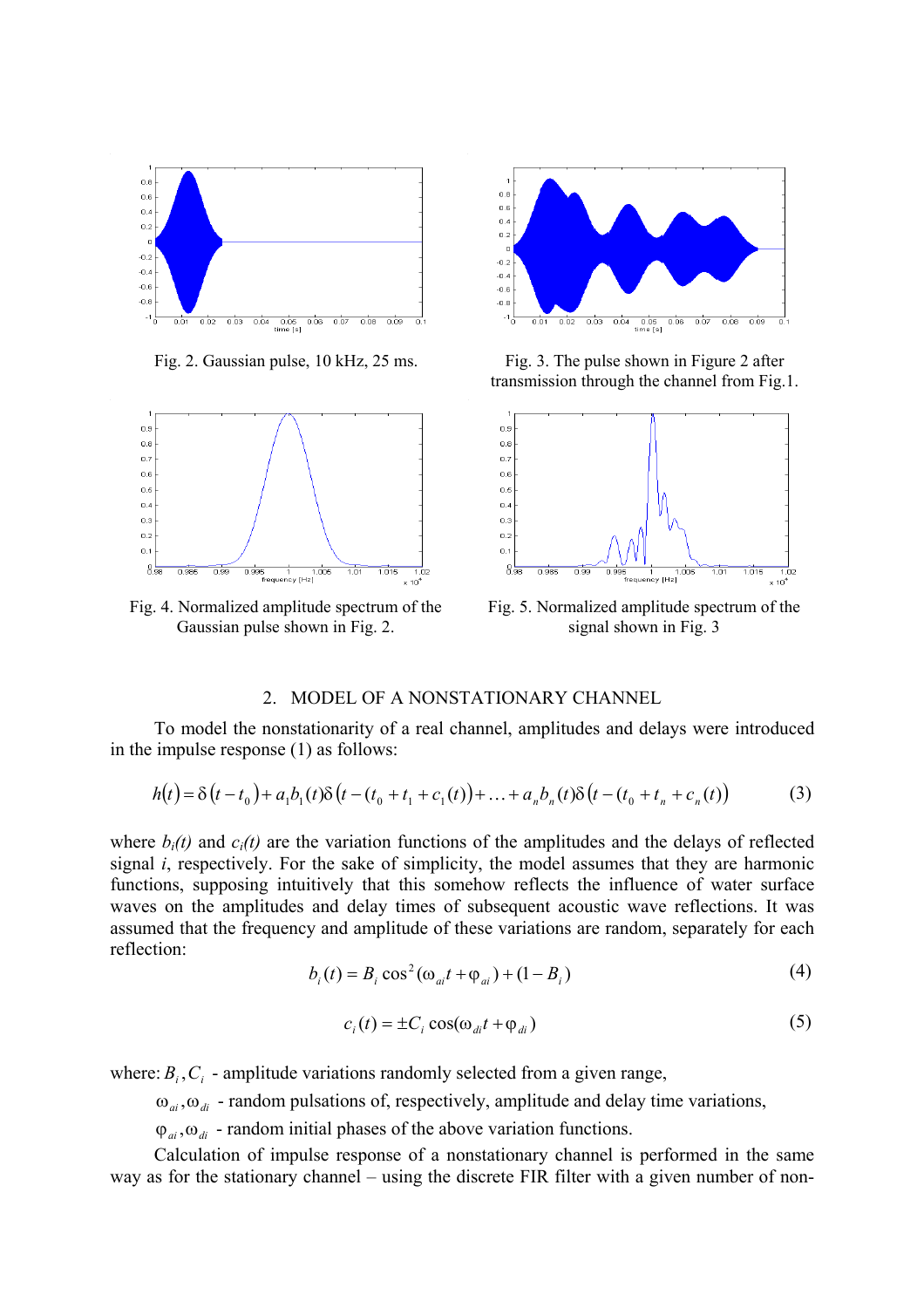zero coefficients. This time, the response changes in subsequent moments of time. The number of response lines remains unchanged; their position on the time axis is changing. We assume that the first response line, representing the direct wave, has a constant position on the time axis, and a constant value. Reflections are represented by lines whose value and delay relative to the direct signal change in time, according to the harmonic functions mentioned above.

Before launching the simulation, the number of reflections is specified as well as the impulse response observation time window, random values and the signs of reflection coefficients. The initial positions of non-zero lines, which are subject to harmonic deviations with random frequency, are also fixed.

Figure 6 presents a response of a nonstationary channel with 4 reflections to a 25 ms Gaussian pulse. The amplitude spectrum of the pulse changed by this channel is presented in Figure 7.



Fig. 6. Response of a nonstationary channel to the 25 ms, 10kHz Gaussian pulse. Channel parameters: 4 reflections, response duration 70 ms, sampling frequency 32kHz.



Fig. 7. Normalized amplitude spectrum of the pulse shown in Fig. 6

#### 3. TESTING PROPERTIES OF A CHANNEL

Influence of the modeled channel on the transmission possibilities of binary signals has been examined. Two modulation schemes of continuous carrying wave has been used, namely frequency shift keying (FSK) and phase shift keying (PSK). The simulation of digital signal transmission has been performed in the Simulink computing environment of The Mathworks. The input signal was a pseudorandom binary series generated with a specified transmission rate. Models of modulator and demodulator has been taken from the Communications Blockset. The channel was implemented as a user functional Block [\[5\].](#page-5-1)



Fig. 8. Transmission simulator block diagram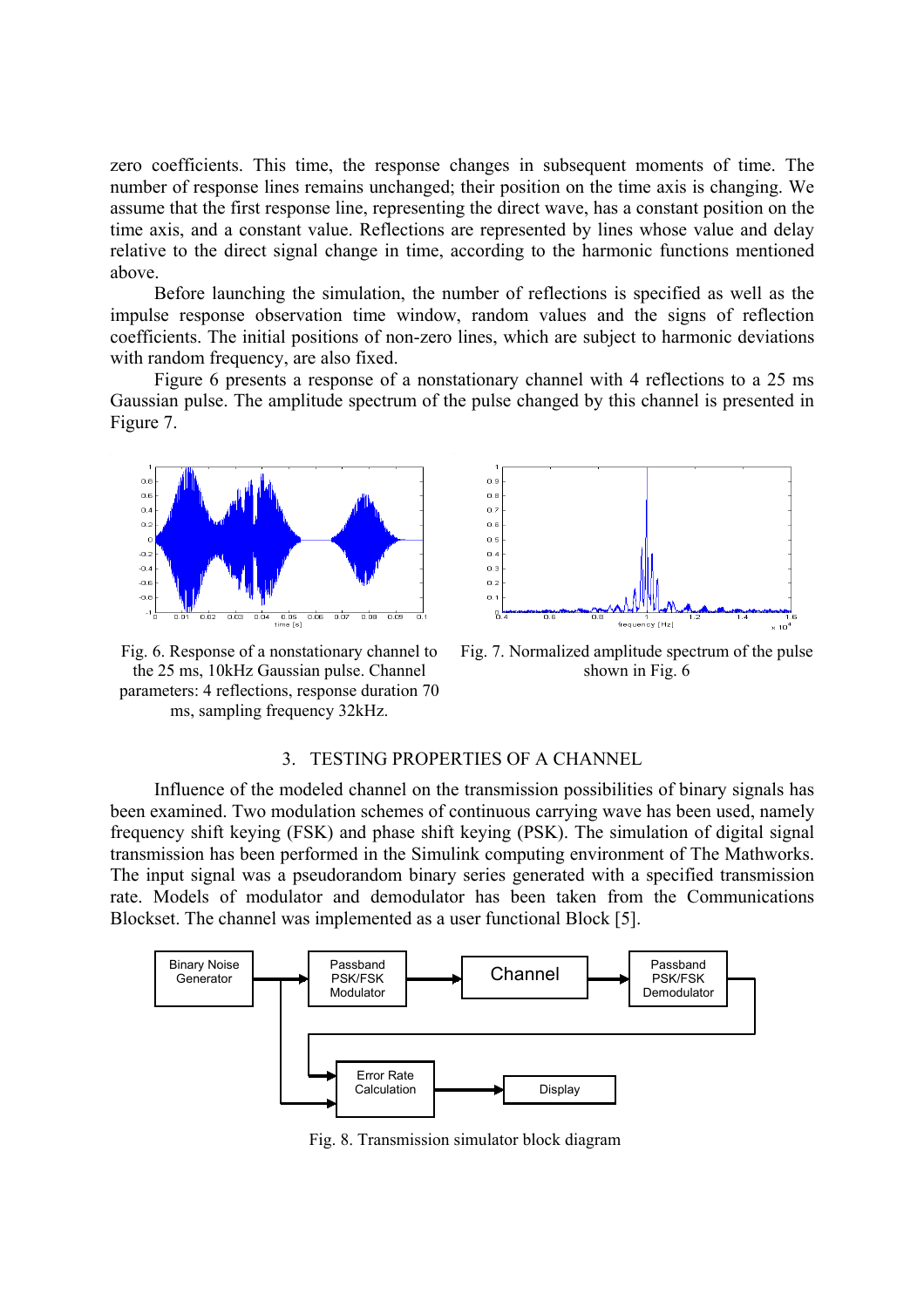The result of the simulation was bit error rate (BER) of received signal. A diagram of the transmission model is presented in Fig. 8.The Binary Noise Generator Block generates random binary numbers. The PSK/FSK Modulator Passband Block modulates signal using the phase/frequency shift keying method. The PSK/FSK Demodulator Passband Block demodulates the received signal using the appropriate method. The Error Rate Calculation Block computes the BER of the received data. The Display Block shows the value of the BER [\[4\].](#page-5-2) Parameters of the simulation system are presented in Table 1.

| parameter                                 | Value                      |  |  |
|-------------------------------------------|----------------------------|--|--|
| modulating signal                         | pseudorandom binary signal |  |  |
| distance between transmitter and receiver | $1000 \text{ m}$ (667 ms)  |  |  |
| sampling frequency                        | $16$ kHz                   |  |  |
| carrier frequency                         | $5$ kHz                    |  |  |
| frequency separation for FSK modulation   | 800 Hz                     |  |  |

Tab.1 Parameters of the simulation

| Table Results for a stationary channel (4 reflections) |    |                 |                 |    |     |  |  |  |
|--------------------------------------------------------|----|-----------------|-----------------|----|-----|--|--|--|
| <b>Transmission rate [b/s]</b>                         | 10 | 15 <sup>1</sup> | 30 <sup>1</sup> | 50 | 100 |  |  |  |
| BER [%]- FSK modulation                                |    |                 |                 |    | 34  |  |  |  |
| <b>BER</b> [%]- PSK modulation                         |    |                 |                 |    | 32  |  |  |  |

Tab.2 Results for a stationary channel (4 reflections)

The simulation results for the stationary channel are presented in Table 2. The tests have been made for five different transmission rates from the range of 10 b/s to 100 b/s. In the case of FSK modulation, there were no errors in the received signals for the rates lower than 30 b/s. For the faster rates the BER suddenly started to gain high values, increasing from 17% for 30 b/s up to 34% for 100b/s rate. In the case of PSK modulation scheme, the bit rate limit value, for which the BER was still equal to zero was lower. Significant errors, detected in 25% of the data, appeared for 50 b/s rate. Higher values of BER for the FSK modulation are somehow surprising. It can be explained as a result of the comb filtering properties of the channel (Fig 7).

Tab.3 Results for a nonstationary channel (4 reflections)

| <b>Transmission rate [b/s]</b>                         |    | 20 | 50          | 100 |
|--------------------------------------------------------|----|----|-------------|-----|
| BER [%]- FSK modulation $  \le 0.1   0.15   0.6   2.0$ |    |    |             |     |
| $ BER [%]$ - PSK modulation $  \le 0.1  $              | 03 |    | $0.8$   4.8 |     |

The tests made for nonstationary channel have shown, that determining the limit values of the errorless transmission rates is not possible. The results of the simulation, which also has been made for rates in range of 10 b/s to 100 b/s, are presented in Table 3. The error rate increases monotonically with the increase of the transmission rate, although slower than in the stationary channel. In this case, values of BER obtained for FSK modulation are lower than for PSK.